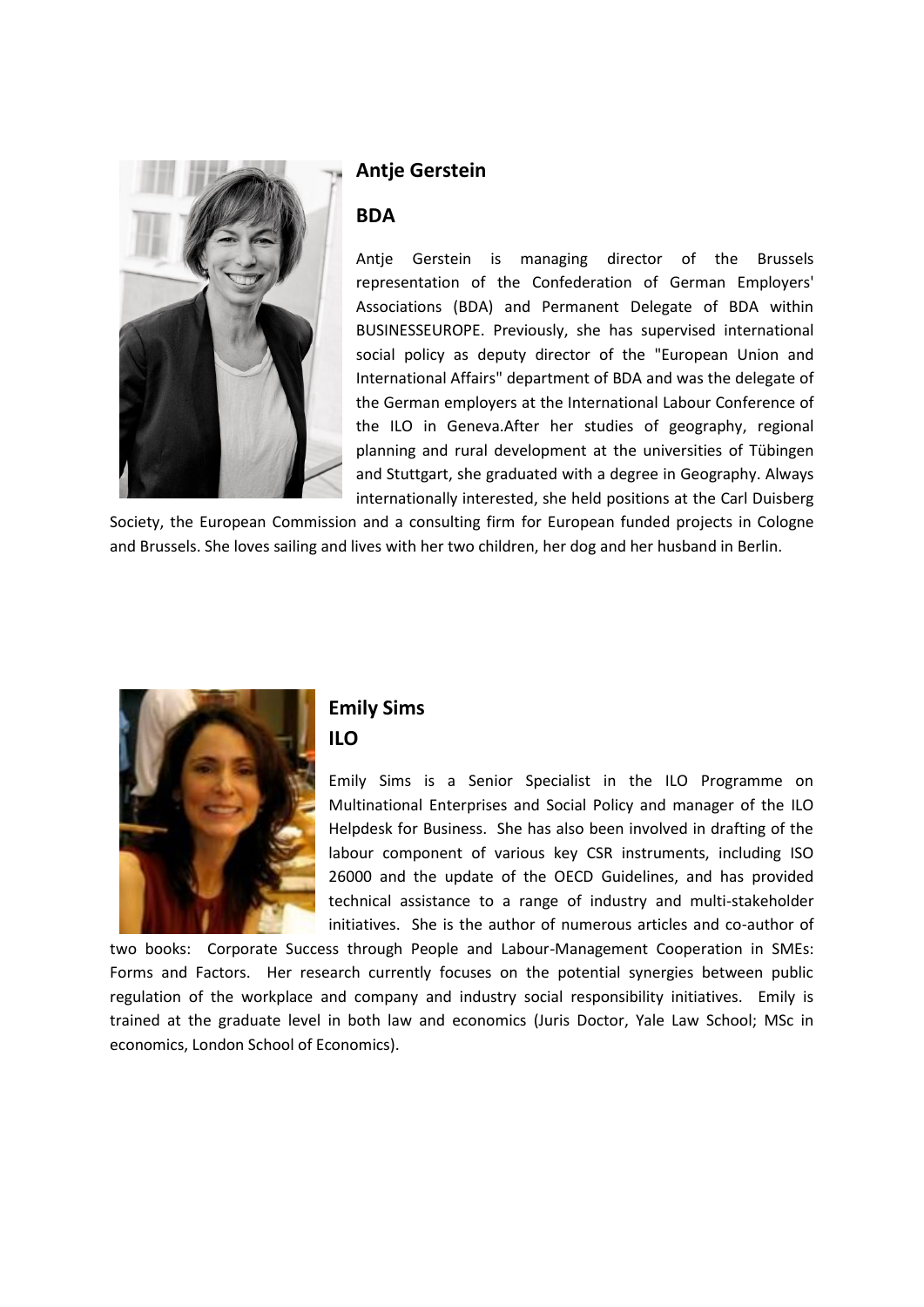

## **Emmanuel Julien**

#### **MEDEF**

Emmanuel Julien was born in 1963. He is Deputy-Director of Social Affairs at the French Business Confederation – MEDEF. After law studies, he got a degree in Political Sciences at Paris-based Institute of Political Sciences (IEP) in 1988. His responsibilities cover European and International Social

Affairs. He is representing MEDEF in the ILO where he is Member of the Governing Body since 2007, and was Spoke person and Vice-Chair of the Committee on Programme, Budget and Administration from 2008 to 2012. He stands in the International Organisation of Employers (member of the Board), as well as in BUSINESSEUROPE (he was Vice-Chairman of Social affairs committee from 2009 to 2013) and in a number of European and French institutions such as the EU Social Dialogue Committee. His main activities deal with European social dialogue, relations with trade unions, lobbying at the EU level, European employment policy, assistance to companies on European works council, human rights and international companies, and the coordination of international business in the G20. Involved in a number of CSR networks at national and international level, he was BE spoke person in the European multi-stakeholder forum on CSR from 2002 to 2006, chaired BE working group on CSR and wrote many articles on the issue. He will start a new job in the second half of October 2013 as Deputy Director of Enterprise department of the ILO.

### **Hanni Rosenbaum**

#### **BIAC**

Hanni Rosenbaum is Senior Policy Manager at the Business and Industry Advisory Committee to the OECD (BIAC), an independent international business association devoted to advising policy makers at OECD on the many diversified issues of globalisation and the world economy. She currently manages BIAC's activities in the areas of investment, corporate responsibility, anti-bribery, corporate governance and environmental policy and is in charge of coordinating business input to discussions related to the OECD Guidelines for Multinational Enterprises (MNEs), a comprehensive set of recommendations on responsible business conduct addressed by governments to MNEs operating in or from

adhering countries. Prior to joining BIAC, Ms. Rosenbaum worked at the Nürburgring GmbH in Germany, the European Parliament in Brussels/France, and BIR, the global recycling industry association, in Brussels. Ms. Rosenbaum holds advanced degrees in French and English from Cologne University, in applied economic sciences from the Hautes Etudes Commerciales (HEC) in Brussels and in international relations from the Centre for Diplomatic and Strategic Studies in Paris. She has German and French nationalities. She practices karate and enjoys tennis, traveling and languages.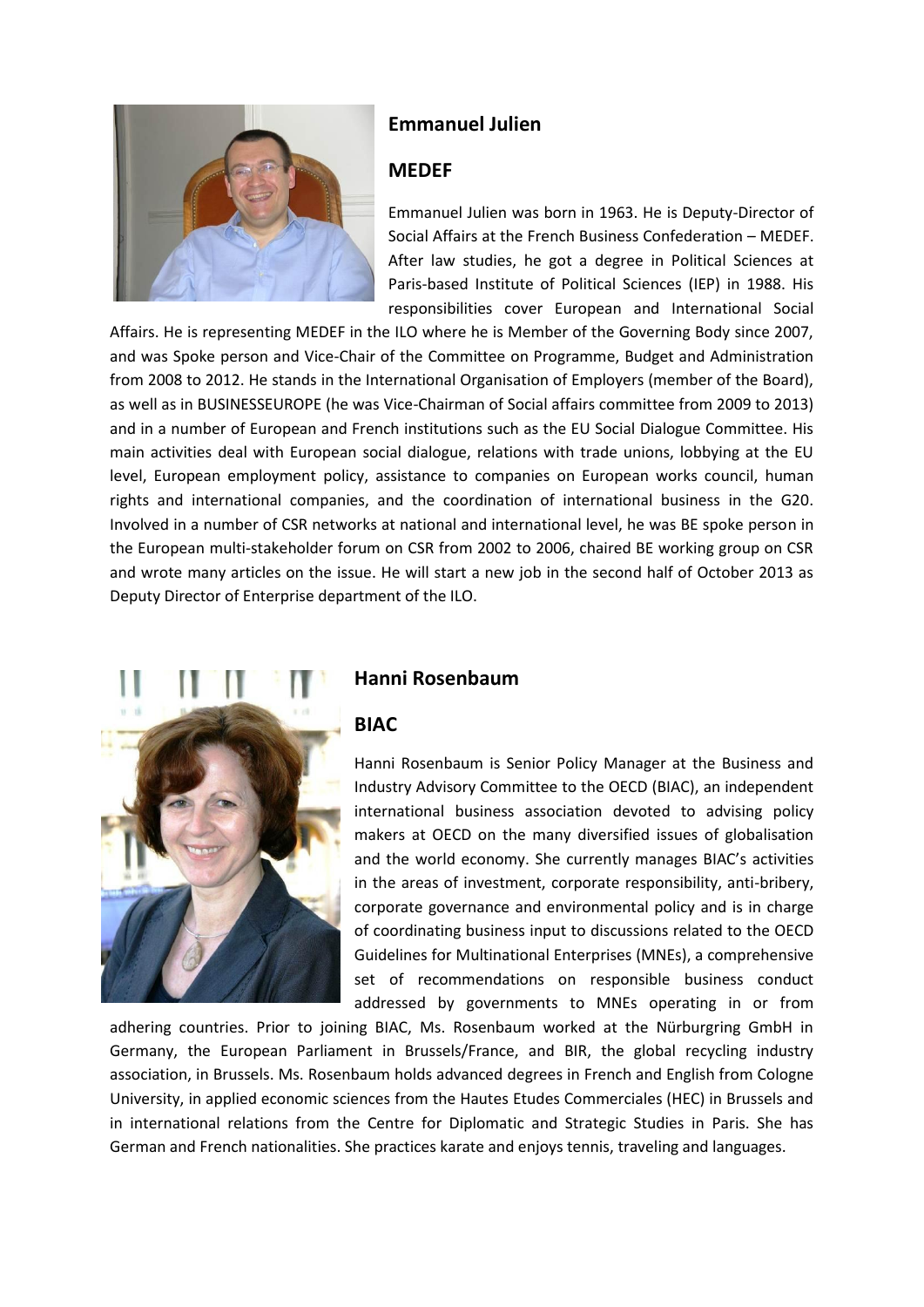

# **Jorgen Ronnest**

# **Danish Employers' Confederation**

Jørgen Rønnest holds a master degree in political science and worked for more than ten years in the Danish Ministry of Finance as an economist and an EU-Expert, including three years as financial attaché at the Danish Embassy in Washington D.C After six years as chief economist in Danske Bank he returned in 1989 to the field of European Cooperation as Director for International Affairs in the Confederation of Danish Employers. He has represented the Danish Employers in BUSINESSEUROPE and the European Social Dialogue as well as in ILO, where he has been a member of the Governing Body since 2010. He has been acting director for social affairs of BUSINESSEUROPE 2007-2008 in parallel with his

responsibilities as director for international affairs in the Confederation of Danish Employers.



#### **Lene Wendland**

#### **OHCHR**

Lene Wendland is head of the Business and Human Rights Team in the Office of the United Nations High Commissioner for Human Rights (OHCHR) for the past decade. She worked closely with the former UN Special Representative on business and human rights, Professor John Ruggie, in the development of the United Nations Guiding Principles on Business and Human Rights. She currently supervises the support to the UN Working Group on business and human rights and leads OHCHR's work to advance the implementation of the Guiding Principles.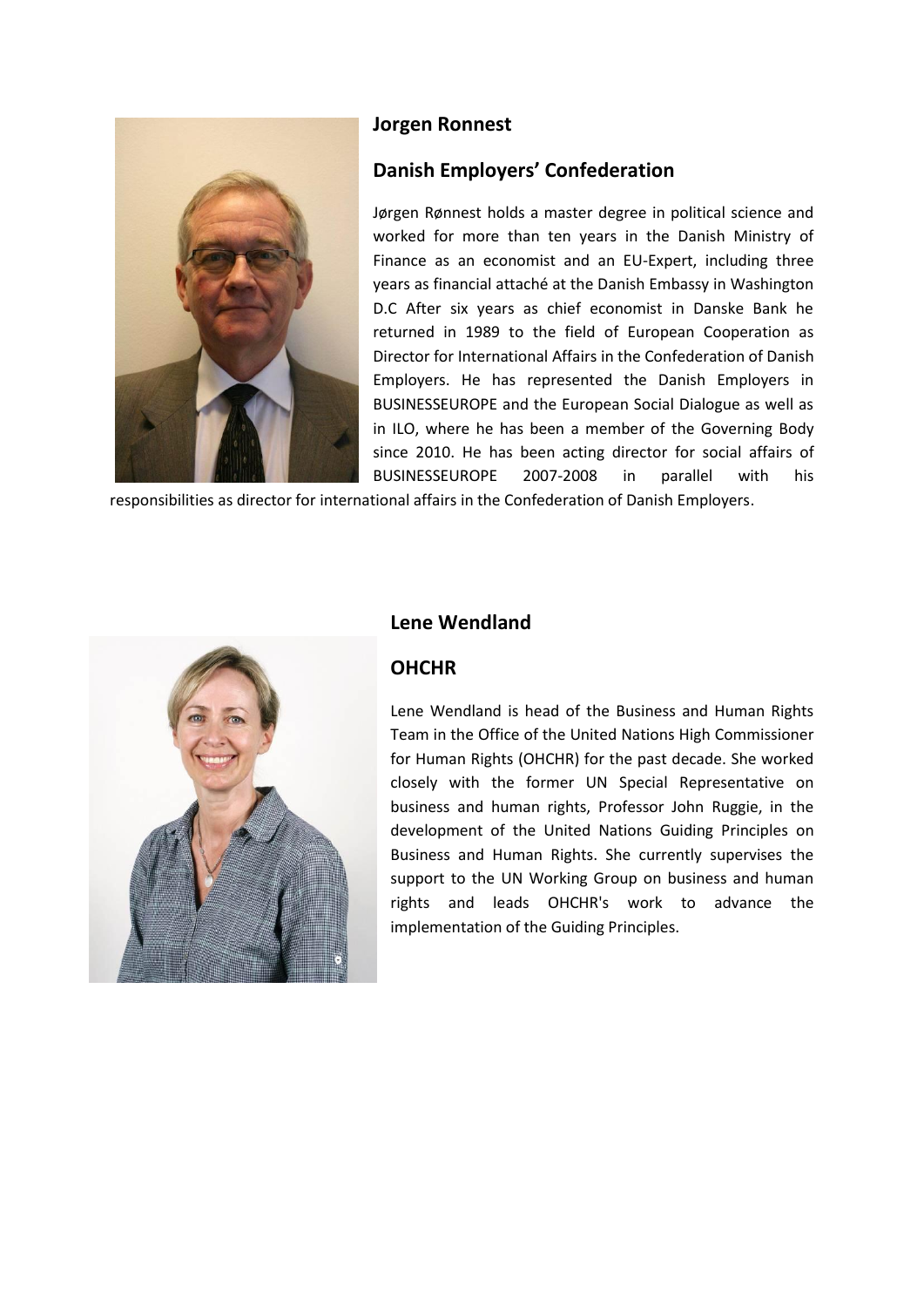

## **Matthias Thorns**

## **IOE**

Matthias Thorns received his PHD from European Integration- European Studies, University of Hannover after getting his master from History and Philosophy, University of Hannover and the University of Bristol. He worked respectively as adviser for Social Affairs, BUSINESSEUROPE in Bruseels; as Adviser

for European and International Affairs in Confederation of German Employers (BDA); and as the deputy director European and International Affairs, Confederation of German Employers (BDA) in Berlin. He is currently working as Senior Adviser in the International Organisation of Employers (IOE) in Geneva.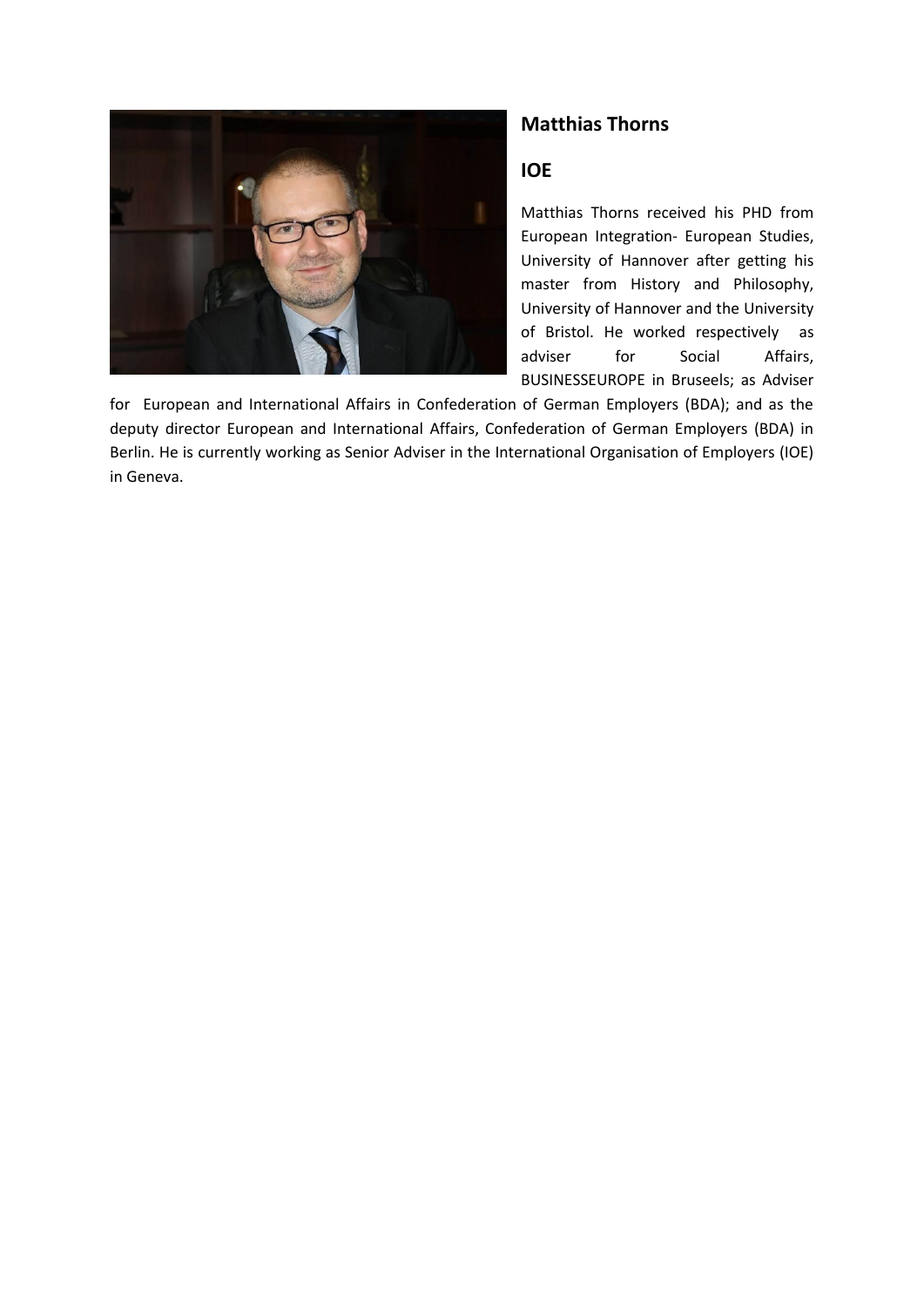

## **Aykan Gülten**

## **Coca Cola İçecek**

Aykan Gülten has a Management Engineering degree from Istanbul Technical University. He started his career in PriceWaterhouse Coopers in Assurance and Business Advisory Services in 2000. He worked at Nike Turkey and Nike European Offices for 7 years as a Corporate Responsibility Manager. As a part of Sustainable Business team at Nike, he managed recycling and climate change related initiatives, supply chain compliance program as well as multi-sector partnerships for social development. Aykan

Gülten started working for Coca-Cola İçecek in 2009 and assumed Corporate Affairs Manager role for Turkey and International markets leading stakeholder engagement, media relations, government affairs and sustainability initiatives.



# **Aylin Gezgüç**

#### **Koç Holding**

Aylin Gezguc received her MBA degree from University of California at Berkeley after graduation from Business Administration Department, Faculty of Political Science, Ankara University. She started her career as the expert in the Office of Special Projects in Republic of Turkey Prime Ministry Undersecretariat of Treasury, General Directorate of Foreing Economic Relations and worked in in the projects of municipal infrastructure, build-operate-transfer and defense sector. She has worked as the Chief of the Department of Relations with IMF and

then as the Head of Department of Multilateral Economic Relations in the same institutions between the years of 2000 and 2005. She started to work for Koç Holding in 2007, as the Coordinator of External Relations and Corporate Social Responsibility; and she has been working on project design and management such as content developments, transfer to field, PR and media campaigns for projects such as ' For My Country ', 'Vocational Schools: A National Issue'. Aylin Gezgüç acts as the coach for Koc Holding CSR Reporting process, following up the UN Global Compact and supporting the sustainability activities of Koc Holding companies. She is currently the Board Member of TEMA and UN Global Compact Local Network.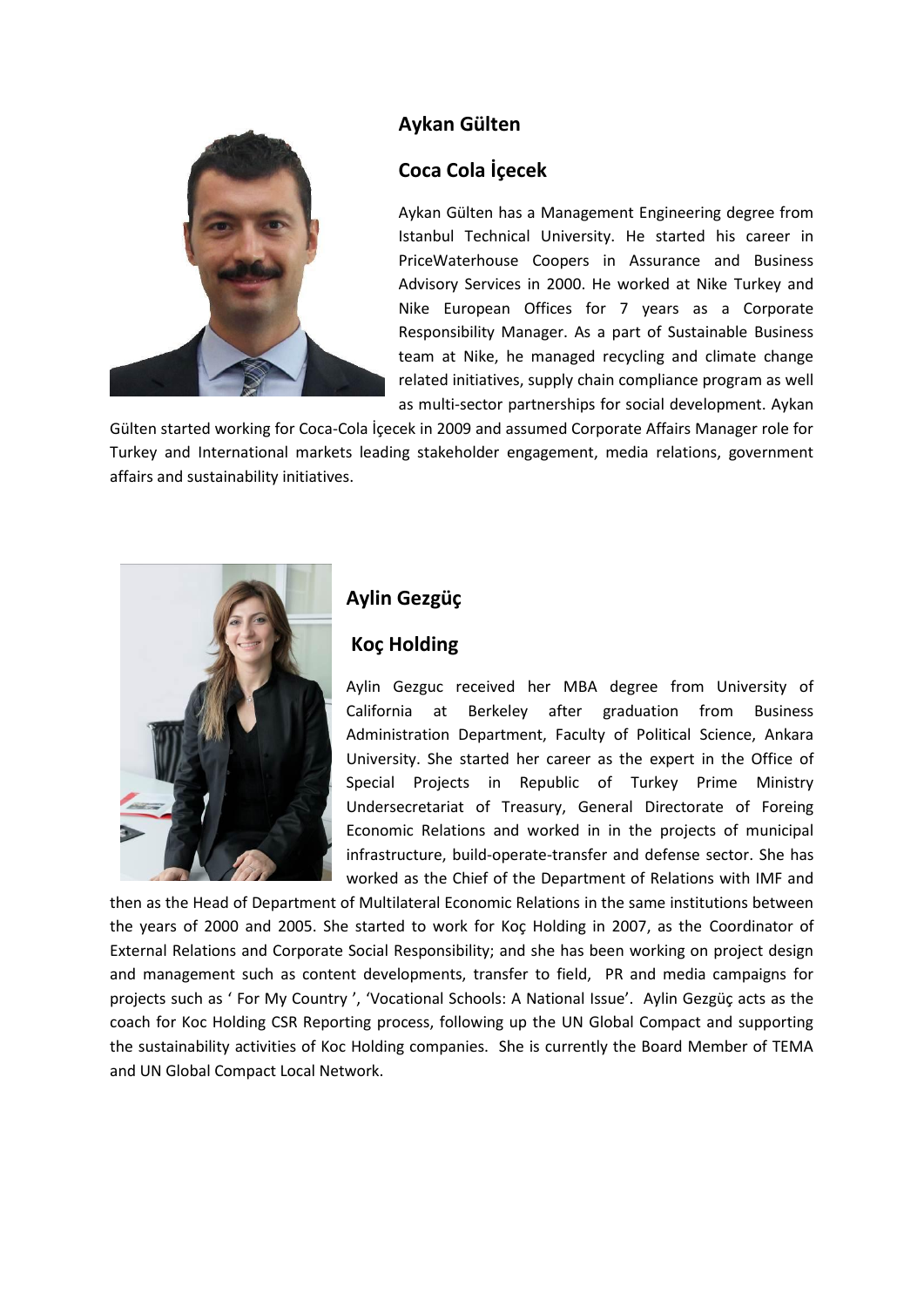

# **Ceyhun Göcenoğlu**

#### **IBM**

Ceyhun Göcenoğlu aims to develop sustainable cooperation among institutions by his tasks both in non-governmental organizations and private sector. He has worked in British Council, Vodafone and Turk Telekom to develop inter-sectoral dynamics in the areas of institutional and industrial relations. He received his master's degree in Corporate Governance and Ethics from Birkbeck College, University of London with the British Government grant. He is

presently a PhD student of the Public Relations department in the Faculty of Communication, Marmara University. Ceyhun Göcenoğlu, who is a board member of Corporate Social Responsibility Association of Turkey, is currently working as the manager of Corporate Social Responsibility Programs at IBM Turk.



### **Dori Kiss Kalafat**

### **Tekfen Holding**

Dori Kiss Kalafat, who was born in 1968 in Budapest, graduated from the Department of Western Languages and Literature, Boğaziçi University in 1990. Between the years of 1992-1996 she started to work on advertising in the Customer Relations of Young&Rubicam Advertisement. Kiss Kalafat has worked as Public Relations Manager in Mudo between 1996-1997 and then taken position as the Marketing Manager in Gilan Jewellery between 1997-1998. Then, between the years of 1998-2002 she was responsible for Customer

Relations of the Tayfa Advertisement Agency of which she is a founding partner. Kiss Kalafat who is assigned to develop Corporate Communication department within the company, has been working in Tekfen Holding as Corporate Communications Coordinator since 2003 and she has been a member of the Tekfen Foundation Board of Directors since 2008. Kiss Kalafat, who is also giving lessons on the field of vocational as part time academician in Bogazici University, can speak the languages of Hungarian, French and English. She is married and has a son named Almos.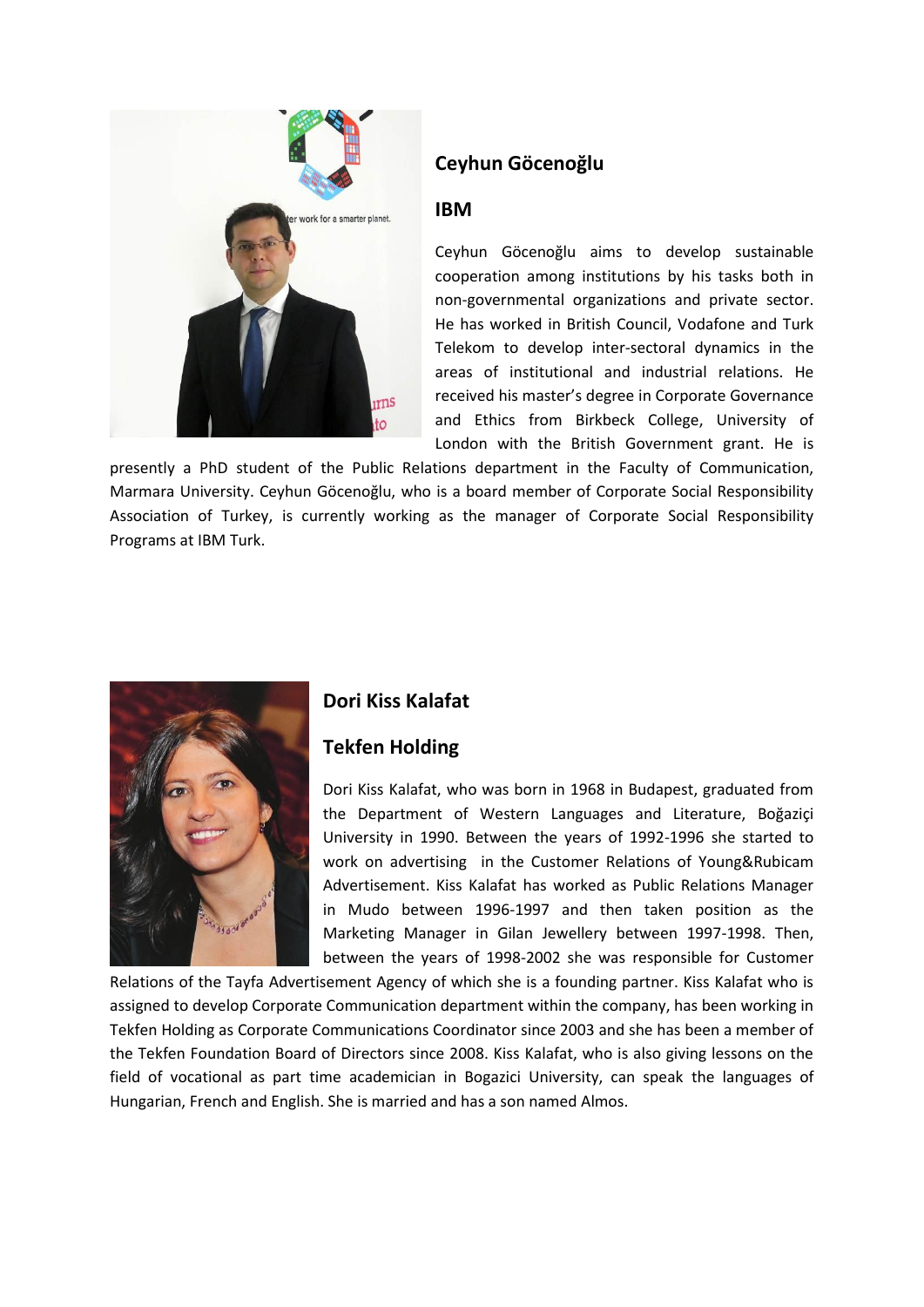

## **Erdem Kolcuoğlu**

## **Kıymet-i Harbiye**

Erdem Kolcuoğlu has received his master degree in International Development Law and Political Sciences at Université de Nice Sophia Antipolis France; after getting his BA degree in Political Sciences at Marmara University Turkey. Starting his professional career in social investment project

design, later he became one of the analysts conducting, globally recognized research, the AccountAbility Rating in Turkey. Providing services as a consultant and trainer on corporate responsibility and sustainability for various long-established organizations in Turkey since 2007, Erdem Kolcuoğlu has become one of the founding partners of Kıymet-i Harbiye Management Consultancy in 2009. Erdem is currently performing as Vice-chairperson of Kiymet-i Harbiye, executive editor of KurumsalSürdürülebilirlik.com, observer member of UN Global Compact Turkey's Executive Board and representative in Global Reporting Initiatives Local Data Partners Network.



### **Serdar Dinler**

### **CSR Association of Turkey**

Serdar Dinler has worked in the non-profit organizations in his career after completing his education in Ankara. He worked as the Director of Scholarship and Training Programs in British Council. Serdar Dinler, who has taken active role for bringing many new concepts to Turkey; implementation and dissemination of those concepts by founding associations, worked for the foundation of more than 25 associations and took part in many national and international projects. He has been the Head of Corporate Social

Responsibility Association of Turkey as the founding chairman. In addition, he was elected as the Board Member of European Association of Corporate Social Responsibility (CSR Europe) - based on Brussels- for three years.